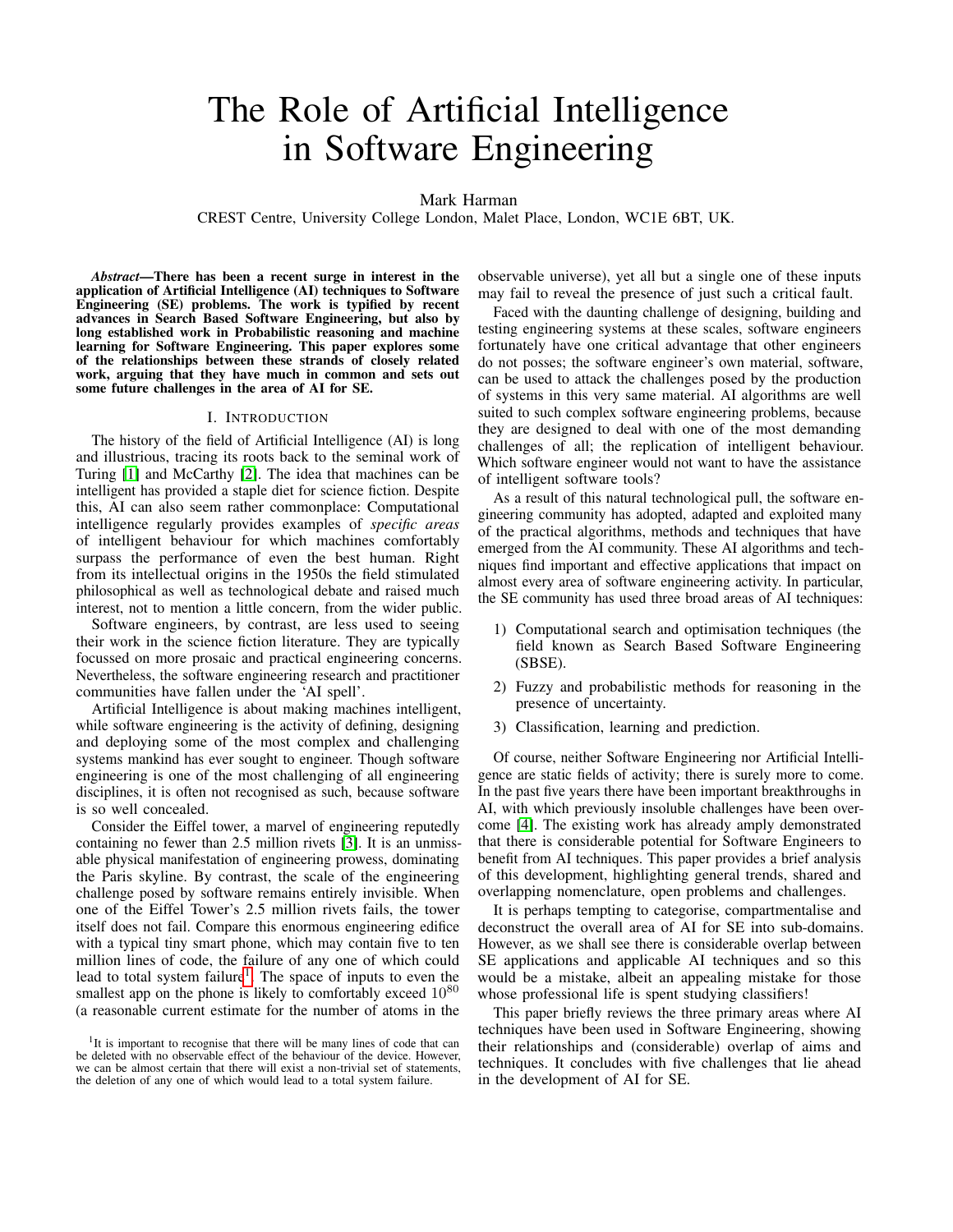#### II. WHEN DOES AI FOR SE WORK WELL?

The areas in which AI techniques have proved to be useful in software engineering research and practice can be characterised as 'Probabilistic Software Engineering', 'Classification, Learning and Prediction for Software Engineering' and 'Search Based Software Engineering'.

In Fuzzy and probabilistic work, the aim is to apply to Software Engineering, AI techniques developed to handle real world problems which are, by their nature, fuzzy and probabilistic. There is a natural fit here because, increasingly, software engineering needs to cater for fuzzy, ill-defined, noisy and incomplete information, as its applications reach further into our messy, fuzzy and ill-defined lives. This is not only true of the software systems we build, but the processes by which they are built, many of which are based on estimates.

One example of a probabilistic AI technique that has proved to be highly applicable in Software Engineering has been the use of Bayesian probabilistic reasoning to model software reliability [\[5\]](#page-3-4), one of the earliest [\[6\]](#page-3-5) examples of the adoption of what might be called, perhaps with hindsight, 'AI for SE'. Another example of the need for probabilistic reasoning comes from the analysis of users, inherently requiring an element of probability because of the stochastic nature of human behaviour [\[7\]](#page-3-6).

In classification, learning and prediction work there has been great interest in modelling and predicting software costs as part of project planning. For example a wide variety of traditional machine learning techniques such as artificial neural networks, cased based reasoning and rule induction have been used for software project prediction [\[8\]](#page-3-7), [\[9\]](#page-3-8), ontology learning [\[10\]](#page-3-9) and defect prediction [\[11\]](#page-3-10). An overview of machine learning techniques for software engineering can be found in the work of Menzies [\[12\]](#page-3-11).

In Search Based Software Engineering (SBSE) work, the goal is to re-formulate software engineering problems as optimisation problems that can then be attacked with computational search [\[13\]](#page-3-12), [\[14\]](#page-3-13). This has proved to be a widely applicable and successful approach, with applications from requirements and design [\[15\]](#page-3-14), [\[16\]](#page-3-15) to maintenance and testing [\[17\]](#page-3-16), [\[18\]](#page-3-17), [\[19\]](#page-3-18). Computational search has been exploited by all engineering disciplines, not just Software Engineering. However, the virtual character of software makes it an engineering material ideally suited to computational search [\[20\]](#page-3-19). There is a recent tutorial that provides a guide to SBSE [\[21\]](#page-3-20).

# III. RELATIONSHIP BETWEEN APPROACHES TO AI FOR SE

The various ways in which AI techniques have been applied in software engineering reveal considerable overlaps. For instance, the distinctions between probabilistic reasoning and prediction for software engineering is extremely blurred, if not rather arbitrary. One can easily think of a prediction system as nothing more than a probabilistic reasoner. One can also think of Bayesian models as learners and of classifiers as learners, probabilistic reasoners and/or optimisers.

Indeed, all of the ways in which AI has been applied to software engineering can be regarded as ways to optimise either the engineering process or its products and, as such, they are all examples of Search Based Software Engineering. That is, whether we think of our problem as one couched in probability, formulated as a prediction system or characterised

by a need to learn from experience, we are always seeking to optimise the efficiency and effectiveness of our approach and to find good cost-benefit trade offs.

These optimisation goals can usually be formulated as measurable objectives and constraints, the solutions to which are likely to reside in large spaces, making them ripe for computational search.

There is very close interplay between machine learning approaches to Software Engineering and SBSE approaches. Machine learning is essentially the study of approaches to computation that improve with use. In order to improve, we need a way to measure improvement and, if we have this, then we can use SBSE to optimise according to it. Fortunately, in Software Engineering situations we typically have a large number of candidate measurements against which we might seek to improve [\[22\]](#page-3-21).

Previous work on machine learning and SBSE also overlaps through the use of genetic programming as a technique to learn/optimise. Genetic programming has been one of the most widely used computational search techniques in SBSE work [\[23\]](#page-3-22), with exciting recent breakthoughs in automatic bug fixing [\[24\]](#page-4-0), [\[25\]](#page-4-1) porting between platforms, languages and programming paradigms [\[26\]](#page-4-2) and trading functional and non-functional properties [\[27\]](#page-4-3).

However, genetic programming can also be thought of as an algorithm for learning models of software behaviour, a lens through which it appears to be a machine learning approach as well as an optimisation technique [\[28\]](#page-4-4), [\[29\]](#page-4-5). Therefore, we can see that there are extremely close connections between machine learning for SE and SBSE: one way of learning is to optimise, while one way to think of the progress that takes place during optimisation is as a learning process.

Terminological arguments should not become a trap into which we fall, interminably and introspectively arguing over problem and solution demarkations. Rather, this rich shared and interwoven nomenclature can be regarded as an opportunity for exchange of ideas. For example SBSE can be used to optimise the performance of predictive models [\[30\]](#page-4-6) and case based reasoners [\[31\]](#page-4-7).

The first step for the successful application of any AI technique to any Software Engineering problem domain, is to find a suitable formulation of the software engineering problem so that AI techniques become applicable. Once this formulation is accomplished it typically opens a technological window of opportunity through which many AI techniques may profitably pass, as has been repeatedly demonstrated in previous work [\[18\]](#page-3-17), [\[17\]](#page-3-16), [\[19\]](#page-3-18), [\[16\]](#page-3-15), [\[15\]](#page-3-14).

## IV. CHALLENGES AHEAD IN AI FOR SE

This section outlines some of the open problems in the application of AI techniques to Software Engineering.

# *A. Searching for strategies rather than instances*

Current approaches to the application of AI to SE tend to focus on solving specific problem instances: the search for test data to cover a specific branch or a specific set of requirements or the fitting of an equation to predict the quality of a specific system. There is scope to move up the abstraction chain from problem instances to whole classes of problems and, from there, to the provision of strategies for finding solutions rather than the solutions themselves.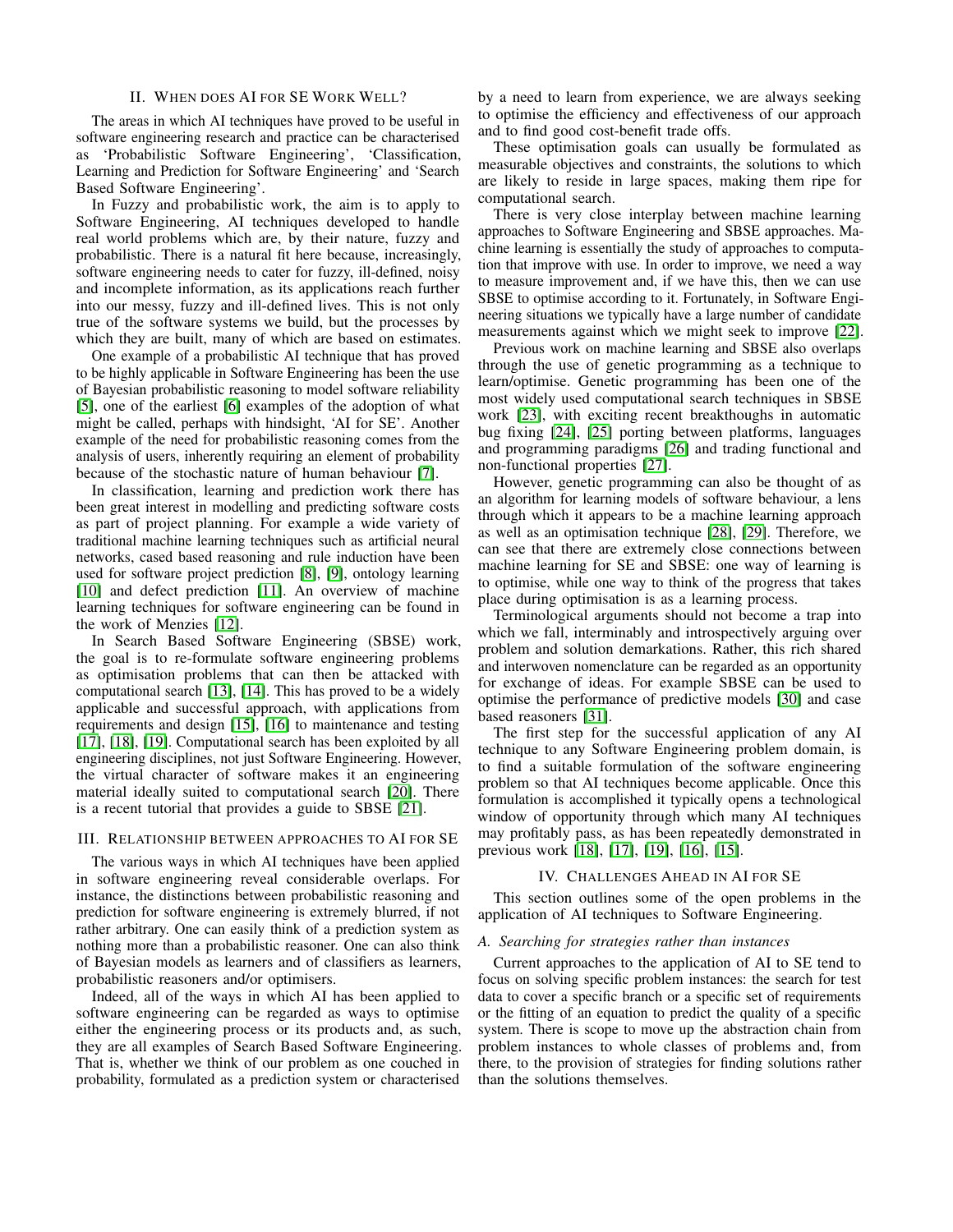There has already been some initial work on ways of searching for derived probability distributions for statistical testing [\[32\]](#page-4-8) and for inferring strategies from paths in model checking [\[33\]](#page-4-9). There has also been work on the search for tactics for program transformation [\[34\]](#page-4-10), [\[35\]](#page-4-11).

However, this work remains focussed on specific problems. It remains to be seen how we can best migrate from searching for solution instances to searching for strategies for finding solution instances. Through this avenue of future work, we shall be exploiting the natural connections between SBSE and machine learning, since the search for strategies can be thought of as a learning process over a training set.

Genetic Programming (GP), in particular, has the potential to generalise from the solution of problem instances to the solution of problem classes. Instead of searching for a test input to achieve a test goal, why not use genetic programming to characterise the strategies that find the next test input, based on the behaviour so-far observed. Rather than seeking a specific set of requirements for the next release of the software we might move closer to the original goals of strategic release planning [\[36\]](#page-4-12). That is, search for strategies to manage release of the software, charactersing the release strategy using GP.

## *B. Exploitation of Multicore Computation*

A somewhat dated view of AI techniques might consider them to be highly computationally expensive, making them potentially unsuited to the large scale problems faced by software engineers. Fortunately, many of the AI techniques that we may seek to apply to Software Engineering problems, such as evolutionary algorithms, are classified as 'embarrassingly parallel'; they naturally decompose into sub-computations that can be carried out in parallel.

This possibility for parallelisation has been exploited in work on software re-modularisation [\[37\]](#page-4-13), [\[38\]](#page-4-14), concept location [\[39\]](#page-4-15) and regression testing [\[40\]](#page-4-16). Although this work is very promising, more work is required to fully exploit the enormous potential of the rapidly increasing number of processors available.

One of the principal challenges for multicore computation remains the task of finding ways to translate existing programming paradigms into naturally parallisable versions [\[41\]](#page-4-17). This is essential if any speed up is to be achieved. Without it, execution on multicore can actually decrease performance, since each core is typically clocked at a lower rate than a similar single core system [\[42\]](#page-4-18).

For many of the AI techniques discussed in this paper and almost all of those associated with SBSE, the algorithms used are naturally parallelisable. Yoo et al. [\[40\]](#page-4-16) report that, with an inexpensive General Purpose Graphics Processing Unit (GPGPU), they are able to achieve speed ups over single computations of factors ranging up to 25. They also report that for larger regression testing problems the degree of scale up also tends to increase. The increasing number of processors available is an exciting prospect for scalability, chastened only by the observation our software engineering problems may be scaling at similar rates.

## *C. Giving Insight to Software Engineers*

AI techniques do not merely provide another way to find solutions to software engineering problems, they also offer ways to yield insight into the nature of these problems and the spaces in which their solutions are to be found. For instance, though much work has been able to find good requirements [\[43\]](#page-4-19), [\[44\]](#page-4-20), project plans [\[45\]](#page-4-21), [\[46\]](#page-4-22), designs [\[47\]](#page-4-23), [\[48\]](#page-4-24) and test inputs [\[49\]](#page-4-25), [\[50\]](#page-4-26), [\[32\]](#page-4-8), there is also much work that helps us to gain insight into the nature of these problems.

For instance, SBSE has been used to reveal the trade offs between requirements' stakeholders [\[51\]](#page-4-27) and between requirements and their implementations [\[52\]](#page-4-28) and to bring aesthetic judgements into the software design process [\[53\]](#page-4-29). There has also been work on understanding the risks involved in requirements miss-estimation and in project completion times [\[54\]](#page-4-30), [\[55\]](#page-4-31), while predictive models of faults, quality, performance and effort [\[56\]](#page-4-32), [\[29\]](#page-4-5), [\[57\]](#page-4-33), [\[58\]](#page-4-34) are naturally concerned with the provision of insight rather than solutions.

There remain many exciting and interesting ways in which AI techniques can be used to gain insight. For example some open problems concerning program comprehension are described elsewhere [\[59\]](#page-4-35). Such work is, of course, harder to evaluate than work which merely seeks to provide solutions to problems, since it involves measuring the effects of the AI techniques on the provision of insight, rather than against existing known best solutions. This is inherently more demanding, and the referees of such papers need to understand and allow for this elevated evaluation challenge. However, there is tremendous scope for progress; AI techniques have already been shown to outperform humans in several software engineering activities [\[60\]](#page-4-36).

# *D. Compiling Smart Optimisation into Deployed Software*

Most of the work on AI for SE, such as optimisation, prediction and learning has been applied off-line to improve either the software process (such as software production, designs and testing) or the software itself (automatically patching improving and porting). We might ask ourselves

"If we can optimise a version of the system, why not compile the optimisation process into the deployed software so that it becomes dynamically adaptive?"

In order to deploy optimisation into software products, we need to identify the parameters that we should optimise [\[57\]](#page-4-33), which could, itself be formulated as an optimisation problem. We might also speculate that work on genetic programming as a means of automatically patching, improving and porting software [\[24\]](#page-4-0), [\[26\]](#page-4-2), [\[25\]](#page-4-1), [\[27\]](#page-4-3), may be developed to provide *in situ* optimisation.

This would provide us with a set if tools and techniques with which to address long-standing challenges such as autonomic computing [\[61\]](#page-4-37) and self-adapting systems [\[62\]](#page-4-38).

### *E. Novel AI-Friendly Software Development and Deployment*

We cannot expect to simply graft AI techniques into existing Software Engineering process and use-cases. We need to adapt the processes and products to better suit a software engineering world rich in the application of AI techniques. AI algorithms are already giving us intelligent software analysis, development, testing and decision support systems. These smart tools seek to support existing software development methods and processes, as constructed for largely human-intensive software development.

As the use of automated smart AI-inspired tools proliferates, we will need to rethink the best ways in which these can be incorporated into the software development process.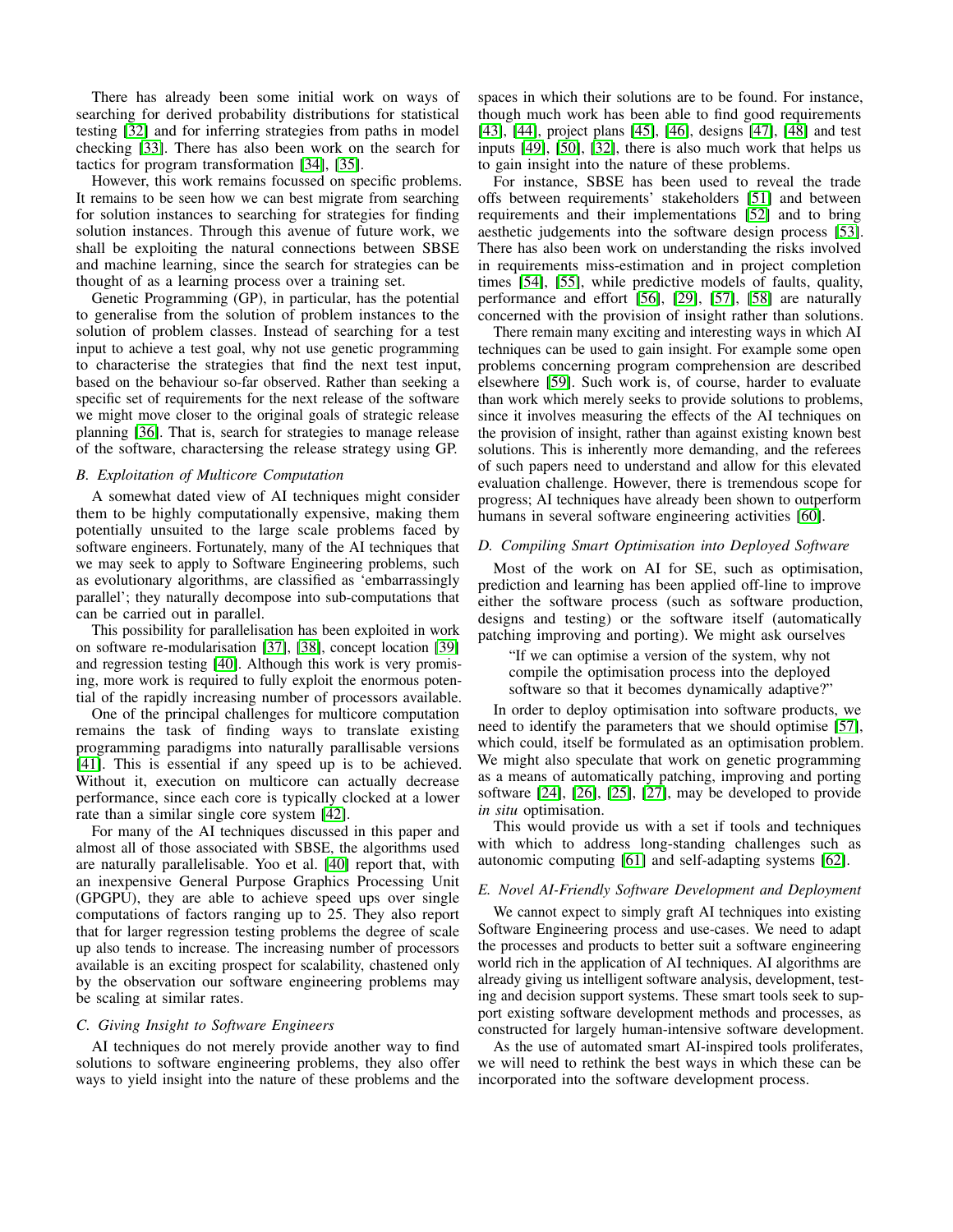For instance, if faults can be automatically fixed, we need a release policy that accounts for this. Perhaps automated patches may not be, at least initially, so fully trusted as human-generated patches, then they might be used in tandem with the original system for ongoing regression testing.

If deployed software is able to take advantage of dynamic optimisation, *in situ*, then we may need to design software products that are able to seamlessly and unobtrusively monitor user 'comfort' and 'satisfaction' with the dynamically optimising code. Users will need a way to express their level of frustration and dissatisfaction with a system implicitly, simply by using it, without interfering with this use. It will be no use asking the user every few seconds whether they are happy; the system must be designed to continually monitor this, rather than merely monitoring the surrogate non-functional properties against which it seeks to optimise.

# V. CONCLUSION

The rapid growth in interest in topics such as Search Based Software Engineering is a testimony to the appetite the Software Engineering community clearly has for AI techniques. This is not merely a capricious fashion. It is grounded in the way in which Software Engineering is, itself, becoming less of a craft and more of an engineering discipline.

For several decades we have been moving away from small, localised, insulated, bespoke, well-defined construction towards large-scale development and maintenance of connected, intelligent, complex, interactive systems. The engineering character of the problems we face as software engineers, such as noisy, partially- and ill- defined application domains with multiple competing, conflicting and changing objectives, is dragging us from an unrealistic utopia of perfect construction to the more realistic, but imperfect world of engineering optimisation.

This change in the nature of software forces us to change our development and deployment techniques. It should come as no surprise that AI techniques are proving to be well-suited to this changing world, since their inspiration comes from human intelligence; the archetype of a noisy, ill-defined, competing, conflicting, connected, complex, interactive system.

Acknowldegments: Mark Harman is funded by EPSRC grants GISMO (EP/I033688) RE-COST (EP/I010165) CREST Platform Grant (EP/G060525) DAASE Programme Grant (EP/J017515) and by the EU FITTEST project (257574) and by a Google Research Award.

Yuanyuan Zhang maintains a comprehensive repository on SBSE, with over 1,000 papers:

http://crestweb.cs.ucl.ac.uk/ resources/sbse\_repository/

Bill Langdon maintains a similarly comprehensive repository on Genetic Programming, with over 7,000 papers:

#### http://www.cs.bham.ac.uk/ wbl/biblio/

These two repositories contain searchable lists of papers and authors and are both managed by a human, not an automated process, so the contents are likely to be carefully chosen to ensure high precision and recall of appropriate papers. Readers interested in predictive modeling will surely also find many useful materials in the PROMISE repository [\[63\]](#page-4-39), while a more general overview survey of repositories can be found in the work of Rodriguez et al. [\[64\]](#page-4-40).

## **REFERENCES**

- <span id="page-3-0"></span>[1] A. M. Turing, "Computing machinery and intelligence," *Mind*, vol. 49, pp. 433–460, Jan. 01 1950.
- <span id="page-3-1"></span>[2] J. McCarthy, "Programs with common sense," in *Proceedings of the Symposium on Mechanisation of Thought Processes*, vol. 1. London: Her Majesty's Stationery Office, 1958, pp. 77-84.
- <span id="page-3-2"></span>[3] J. P. Cramer, *Almanac of Architecture and Design*. Atlanta: Greenway Communications, 2000.
- <span id="page-3-3"></span>[4] S. Gelly, L. Kocsis, M. Schoenauer, M. Sebag, D. Silver, C. Szepesvári, and O. Teytaud, "The grand challenge of computer Go: Mnote Caril tree search and extensions," *Communications of the ACM*, vol. 55, no. 3, pp. 106–113, Mar. 2012.
- <span id="page-3-4"></span>[5] N. E. Fenton, M. Neil, W. Marsh, P. Hearty, L. Radlinski, and P. Krause, "On the effectiveness of early life cycle defect prediction with Bayesian Nets," *Empirical Software Engineering*, vol. 13, no. 5, pp. 499–537, 2008.
- <span id="page-3-5"></span>[6] B. Littlewood and J. L. Verrall, "A Bayesian reliability growth model for computer software," *Applied Statistics*, vol. 22, no. 3, pp. 332–346, 1973.
- <span id="page-3-6"></span>[7] E. Horvitz, J. Breese, D. Heckerman, D. Hovel, and K. Rommelse, "The Lumiere project: Bayesian user modeling for inferring the goals and needs of software users," in *Proceedings of the Fourteenth Conference on Uncertainty in Artificial Intelligence*. San Mateo: Morgan Kaufmann, Jul. 1998, pp. 256–265.
- <span id="page-3-7"></span>[8] A. Idri, T. M. Khoshgoftaar, and A. Abran, "Can neural networks be easily interpreted in software cost estimation?" Honolulu, Hawaii, p. 11621167, 2003.
- <span id="page-3-8"></span>[9] C. Mair, G. Kadoda, M. Lefley, K. Phalp, C. Schofield, M. Shepperd, and S. Webster, "An investigation of machine learning based prediction systems," *The Journal of Systems and Software*, vol. 53, no. 1, pp. 23–29, Jul. 2000.
- <span id="page-3-9"></span>[10] A. Maedche and S. Staab, "Ontology learning for the semantic web," *IEEE Intelligent Systems*, vol. 16, no. 2, pp. 72–79, 2001.
- <span id="page-3-10"></span>[11] V. U. B. Challagulla, F. B. Bastani, I.-L. Yen, and R. A. Paul, "Empirical assessment of machine learning based software defect prediction techniques," *International Journal on Artificial Intelligence Tools*, vol. 17, no. 2, pp. 389–400, 2008.
- <span id="page-3-11"></span>[12] T. Menzies, "Practical machine learning for software engineering and knowledge engineering," in *Handbook of Software Engineering and Knowledge Engineering*. World-Scientific, December 2001, available from http://menzies.us/pdf/00ml.pdf.
- <span id="page-3-12"></span>[13] J. Clark, J. J. Dolado, M. Harman, R. M. Hierons, B. Jones, M. Lumkin, B. Mitchell, S. Mancoridis, K. Rees, M. Roper, and M. Shepperd, "Reformulating software engineering as a search problem," *IEE Proceedings — Software*, vol. 150, no. 3, pp. 161–175, 2003.
- <span id="page-3-13"></span>[14] M. Harman and B. F. Jones, "Search based software engineering," *Information and Software Technology*, vol. 43, no. 14, pp. 833–839, Dec. 2001.
- <span id="page-3-14"></span>[15] Y. Zhang, A. Finkelstein, and M. Harman, "Search based requirements optimisation: Existing work and challenges," in *International Working Conference on Requirements Engineering: Foundation for Software Quality (REFSQ'08)*, vol. 5025. Montpellier, France: Springer LNCS, 2008, pp. 88–94.
- <span id="page-3-15"></span>[16] O. Räihä, "A survey on search-based software design," Computer *Science Review*, vol. 4, no. 4, pp. 203–249, 2010.
- <span id="page-3-16"></span>[17] W. Afzal, R. Torkar, and R. Feldt, "A systematic review of search-based testing for non-functional system properties," *Information and Software Technology*, vol. 51, no. 6, pp. 957–976, 2009.
- <span id="page-3-17"></span>[18] S. Ali, L. C. Briand, H. Hemmati, and R. K. Panesar-Walawege, "A systematic review of the application and empirical investigation of search-based test-case generation," *IEEE Transactions on Software Engineering*, pp. 742–762, 2010.
- <span id="page-3-18"></span>[19] M. Harman, A. Mansouri, and Y. Zhang, "Search based software engineering trends, techniques and applications," *ACM Computing Surveys*, 2012, to appear.
- <span id="page-3-19"></span>[20] M. Harman, "Why the virtual nature of software makes it ideal for search based optimization," in 13th *International Conference on Fundamental Approaches to Software Engineering (FASE 2010)*, Paphos, Cyprus, March 2010, pp. 1–12.
- <span id="page-3-20"></span>[21] M. Harman, P. McMinn, J. Souza, and S. Yoo, "Search based software engineering: Techniques, taxonomy, tutorial," in *Empirical software engineering and verification: LASER 2009-2010*, B. Meyer and M. Nordio, Eds. Springer, 2012, pp. 1–59, LNCS 7007.
- <span id="page-3-21"></span>[22] M. Harman and J. Clark, "Metrics are fitness functions too," in  $10^{th}$  *International Software Metrics Symposium (METRICS 2004)*. Los Alamitos, California, USA: IEEE Computer Society Press, Sep. 2004, pp. 58–69.
- <span id="page-3-22"></span>[23] M. Harman, "Software engineering meets evolutionary computation," *IEEE Computer*, vol. 44, no. 10, pp. 31–39, Oct. 2011.